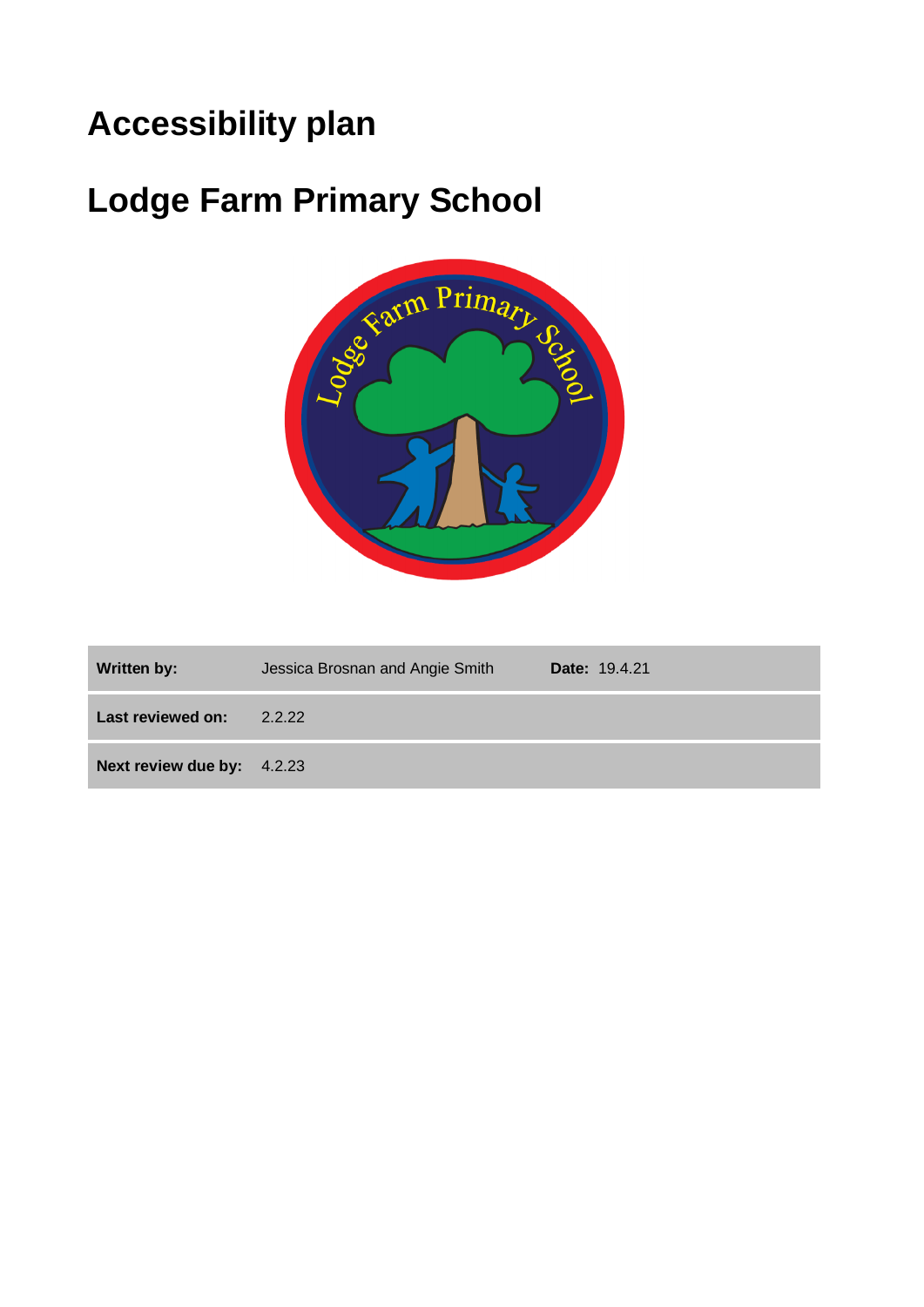### **Contents**

**…………………………………………………………………………………………………………………………….**

#### **1. Aims**

Schools are required under the Equality Act 2010 to have an accessibility plan. The purpose of the plan is to:

- Increase the extent to which disabled pupils can participate in the curriculum
- Improve the physical environment of the school to enable disabled pupils to take better advantage of education, benefits, facilities and services provided
- Improve the availability of accessible information to disabled pupils

At Lodge Farm, our school aims to treat all its pupils fairly and with respect. This involves providing access and opportunities for all pupils without discrimination of any kind. Lodge Farm Primary School's policy on equal opportunities and disability is to ensure that there is no discrimination against any group within its community, be it because of sex, religion, race, colour or disability. With this in mind, the school has put in place policies and procedures so that disabled people are not treated less favourably in the service, education or support they receive

Lodge Farm is also committed to ensuring staff are trained in equality issues with reference to the Equality Act 2010, including understanding disability issues. Lodge Farm supports any available partnerships to develop and implement the plan. We will continue to seek and follow the advice of Local Authority services, such as specialist advisers and from appropriate health professionals within the local NHS trusts.

We have included a range of stakeholders in the development of this accessibility plan, including pupils, parents, staff and governors of the school. The plan will be made available online on the school website, and paper copies are available upon request. Our school's [complaints procedure](http://lodgefarm.herts.sch.uk/download/complaints-procedure-march-2021/) covers the accessibility plan. If you have any concerns relating to accessibility in school, this procedure sets out the process for raising these concerns.

### **2. Legislation and guidance**

This document meets the requirements of [schedule 10 of the Equality Act 2010](http://www.legislation.gov.uk/ukpga/2010/15/schedule/10) and the Department for Education (DfE) [guidance for schools on the Equality Act 2010.](https://www.gov.uk/government/publications/equality-act-2010-advice-for-schools)

The Equality Act 2010 defines an individual as disabled if he or she has a physical or mental impairment that has a 'substantial' and 'long-term' adverse effect on his or her ability to undertake normal day to day activities.

Under the [Special Educational Needs and Disability \(SEND\) Code of Practice,](https://www.gov.uk/government/publications/send-code-of-practice-0-to-25) 'long-term' is defined as 'a year or more' and 'substantial' is defined as 'more than minor or trivial'. The definition includes sensory impairments such as those affecting sight or hearing, and long-term health conditions such as asthma, diabetes, epilepsy and cancer.

Schools are required to make 'reasonable adjustments' for pupils with disabilities under the Equality Act 2010, to alleviate any substantial disadvantage that a disabled pupil faces in comparison with non-disabled pupils. This can include, for example, the provision of an auxiliary aid or adjustments to premises.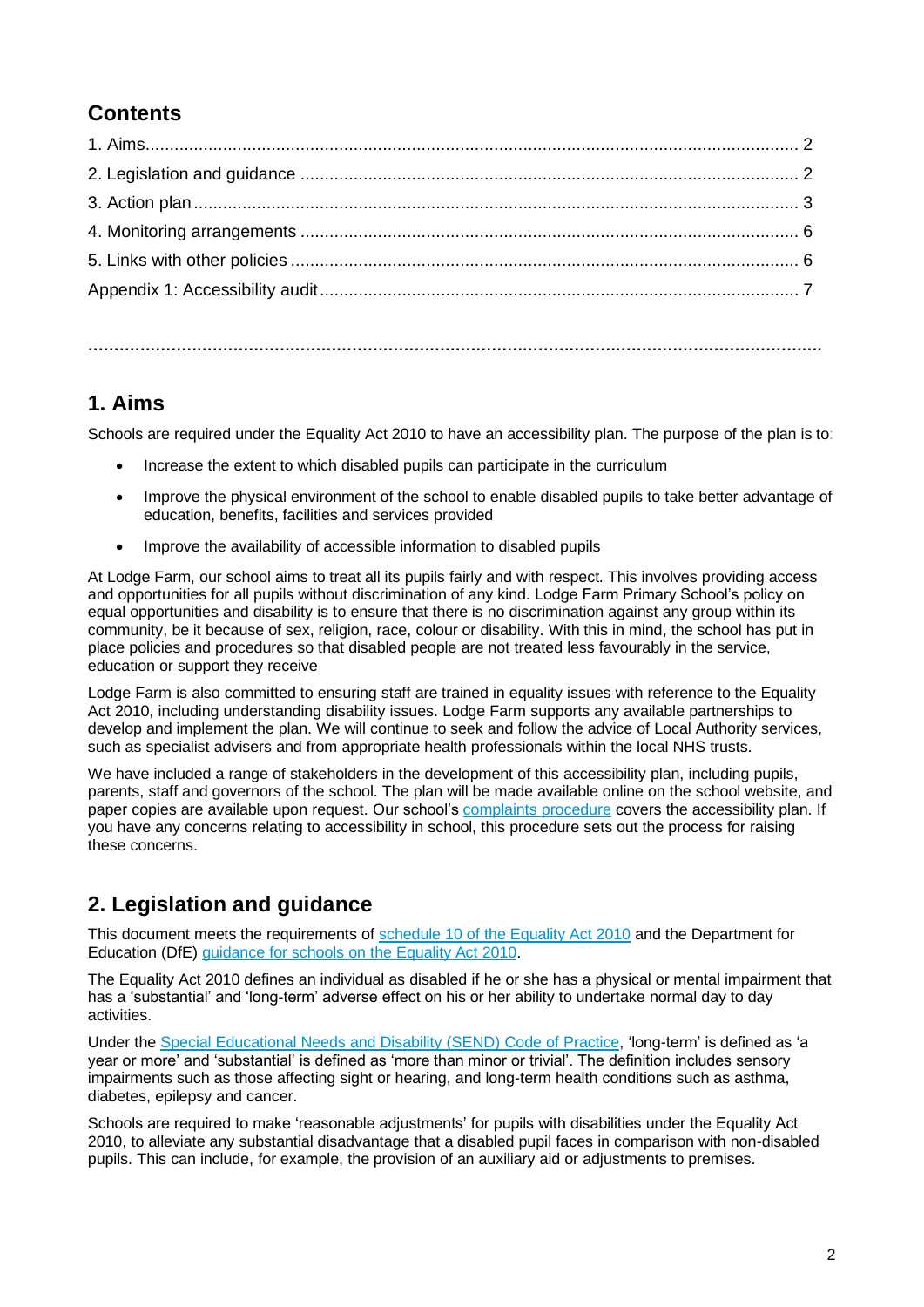## **3. Action plan**

This action plan sets out the aims of our accessibility plan in accordance with the Equality Act 2010.

| Aim                                                                        | <b>Current good practice</b><br>Include established practice and<br>practice under development                                                                                                                                                                                                                                   | <b>Objectives</b><br>State short, medium and<br>long-term objectives                                                     | <b>Actions to be</b><br>taken                                                                                                   | <b>Person</b><br>responsible | Date to<br>complete<br>actions by                                                                                                                                                                      | <b>Record of</b><br>progress so far                                                                                                          |
|----------------------------------------------------------------------------|----------------------------------------------------------------------------------------------------------------------------------------------------------------------------------------------------------------------------------------------------------------------------------------------------------------------------------|--------------------------------------------------------------------------------------------------------------------------|---------------------------------------------------------------------------------------------------------------------------------|------------------------------|--------------------------------------------------------------------------------------------------------------------------------------------------------------------------------------------------------|----------------------------------------------------------------------------------------------------------------------------------------------|
| To increase access<br>to the curriculum for<br>pupils with a<br>disability | Our school offers a differentiated<br>curriculum for all pupils.<br>We use resources tailored to the<br>needs of pupils who require<br>support to access the curriculum.<br>Curriculum resources include<br>examples of people with<br>disabilities.<br>Curriculum progress is tracked for<br>all pupils, including those with a | Ensure support staff<br>have specific training on<br>disability issues                                                   | The senior leadership<br>team alongside the<br><b>SENDCos to identify</b><br>staff training based on<br>the needs of the pupils | SENDCo/<br>head teacher      | After class allocation<br>for September and<br>throughout the year if<br>there are changes.<br>After each pupil<br>progress meeting.<br>Throughout the<br>school year as<br>needed.                    | Hearing impairment<br>training provided.<br>A new curriculum<br>has been designed<br>to meet the needs<br>of all Lodge Farm<br>pupils.       |
|                                                                            | disability.<br>Targets are set effectively and are<br>appropriate for pupils with<br>additional needs.<br>The curriculum is reviewed to<br>ensure it meets the needs of all<br>pupils.                                                                                                                                           | Ensure all teachers<br>have a provision map<br>which support access to<br>the curriculum for pupils<br>with a disability | Staff training on how to<br>plan provision for pupils<br>with a disability across<br>the curriculum                             | SENDCo/<br>head teacher      | Continued staff<br>training to take place<br>in the Summer term.<br>Training to be<br>repeated in Autumn<br>1 <sub>1</sub><br>Subsequent<br>additional one-to-one<br>support for staff as<br>required. | All classes have a<br>provision map<br>which details how<br>pupils with a<br>disability will be<br>supported to<br>access the<br>curriculum. |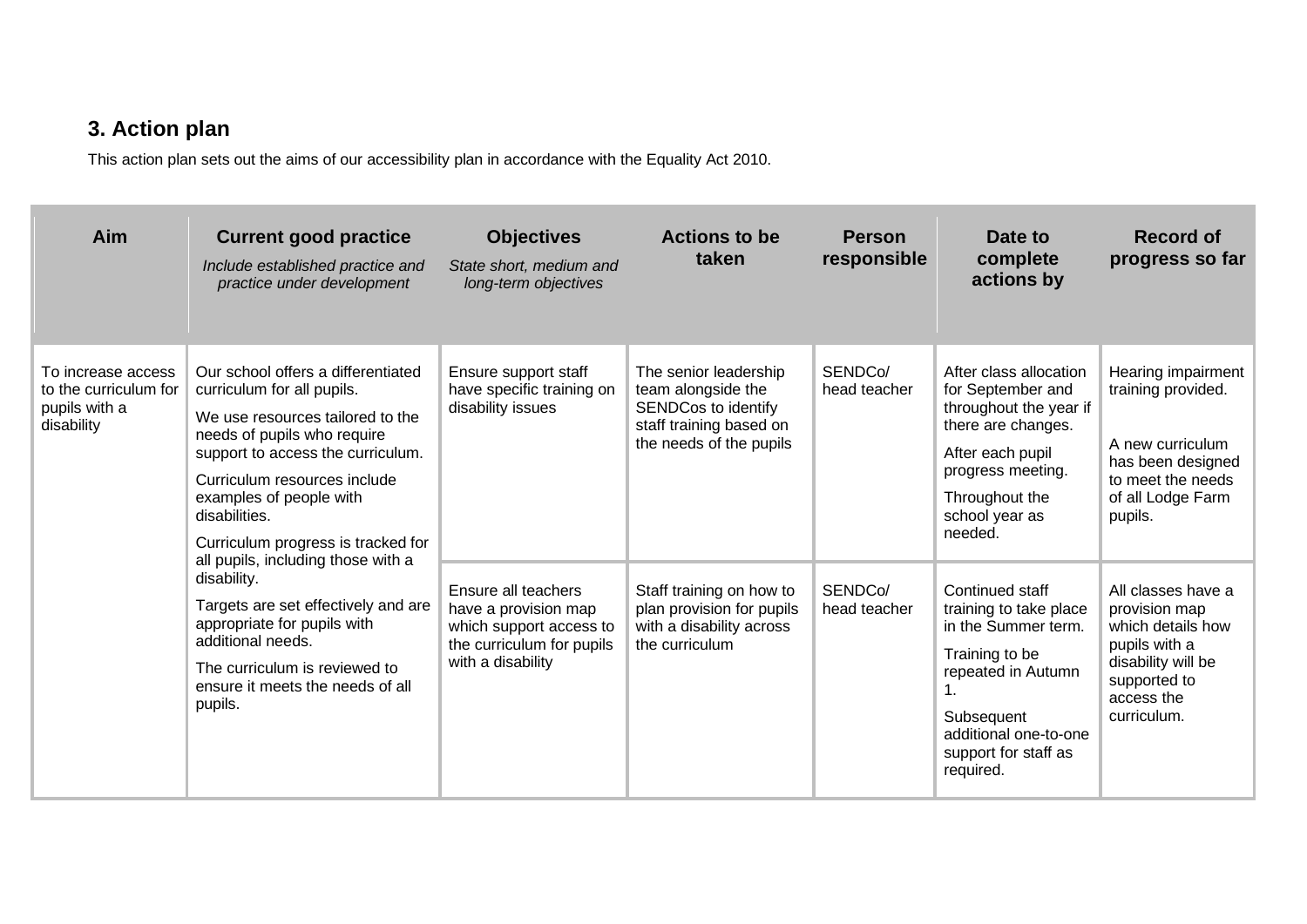| To improve and<br>maintain access to<br>the physical<br>environment | The environment is adapted to the<br>needs of pupils as required.<br>This includes:<br>Ramps<br>$\bullet$<br>Corridor width<br>Disabled parking bays<br>Disabled toilets and<br>changing facilities | All school visits and trips<br>must be accessible to all<br>pupils<br>To create access plans<br>for individual pupils with<br>a disability, when<br>appropriate. | Pre-visits to take place<br>before a trip to evaluate<br>accessibility. SENDCo<br>to support teachers to<br>ensure that all visits off<br>site are accessible.<br>-Access plans to be<br>created when<br>appropriate. | SENDCo/<br>head teacher<br>and off-site<br>visit lead<br>SENDCo/<br>head teacher<br>alongside<br>class teachers | Various dates<br>throughout the<br>academic-<br>depending on the<br>date of year group<br>trips.<br>As required based on<br>pupil's needs e.g. in<br>case of temporary<br>injury or physical<br>disability. | Off-site visit lead<br>has undertaken<br>training including<br>accessibility.<br>Reasonable<br>adjustments have<br>been made<br>throughout the<br>school year to<br>ensure that the<br>physical<br>environment met a<br>change in the<br>pupil's need. |
|---------------------------------------------------------------------|-----------------------------------------------------------------------------------------------------------------------------------------------------------------------------------------------------|------------------------------------------------------------------------------------------------------------------------------------------------------------------|-----------------------------------------------------------------------------------------------------------------------------------------------------------------------------------------------------------------------|-----------------------------------------------------------------------------------------------------------------|-------------------------------------------------------------------------------------------------------------------------------------------------------------------------------------------------------------|--------------------------------------------------------------------------------------------------------------------------------------------------------------------------------------------------------------------------------------------------------|
|                                                                     |                                                                                                                                                                                                     | All parents to be aware<br>of the process for raising<br>concerns about<br>accessibility.                                                                        | Annual reminder to<br>parents, carers through<br>newsletter of the<br>channels to inform us of<br>any problems with<br>access to areas of<br>school.                                                                  | SENDCo/<br>head teacher                                                                                         | Annually                                                                                                                                                                                                    |                                                                                                                                                                                                                                                        |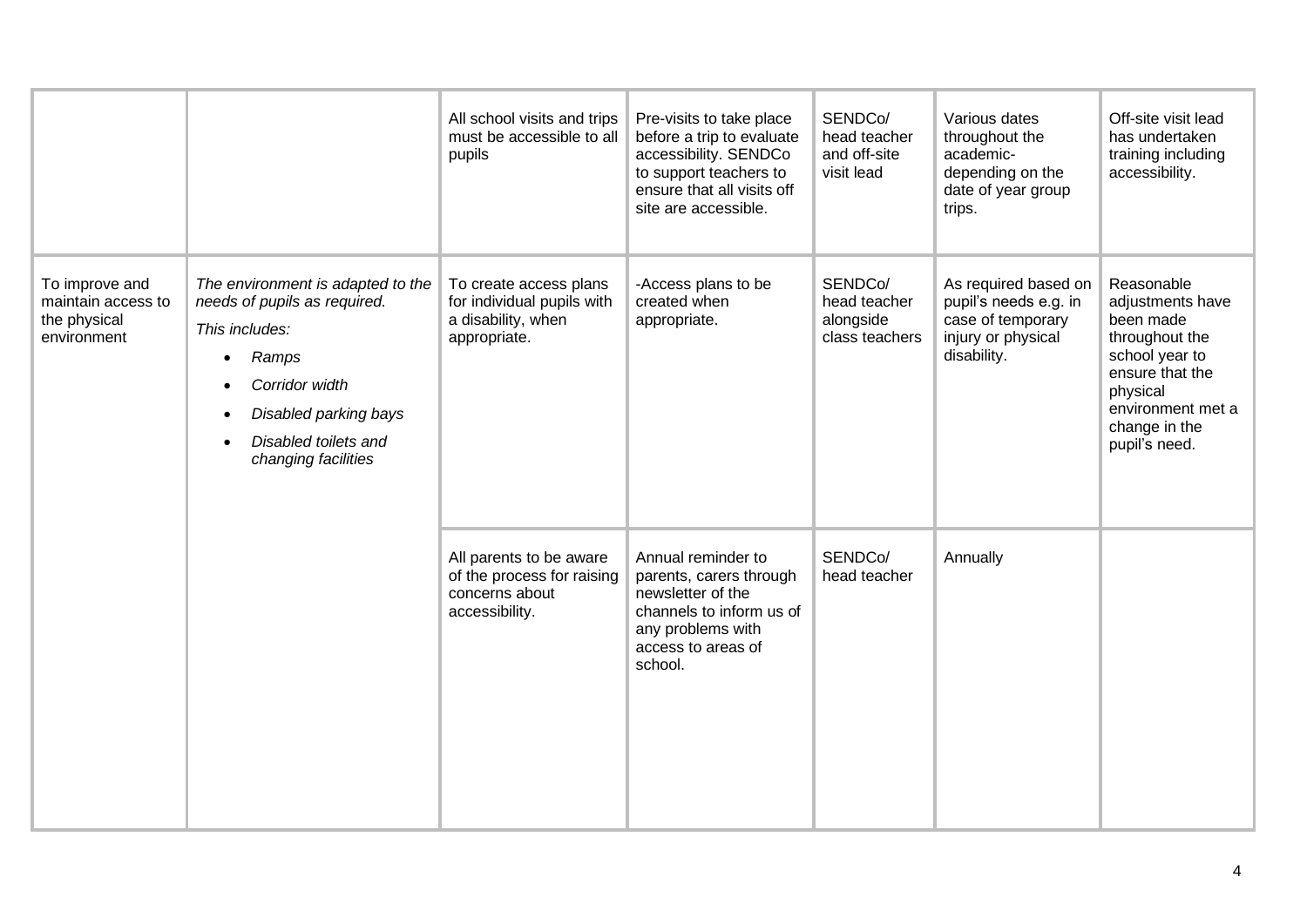| To improve the<br>delivery of<br>information to<br>pupils with a<br>disability | Our school uses a range of<br>communication methods to<br>ensure information is accessible.<br>This includes:<br>Internal signs<br>Access to large print<br>resources<br>Induction loops, as<br>necessary<br>Pictorial or symbolic<br>representations<br>Use of sensory breaks | To ensure all new<br>learners needs/changes<br>to a learners needs are<br>met at Lodge Farm<br><b>Primary School</b> | The needs of a pupil<br>changing or the<br>admission of a pupil with<br>a disability must result in<br>internal assessment of<br>current provision and<br>the planning and<br>implementation of<br>reasonable adjustments<br>must be made. | SENDCo/ and<br>head teacher<br>alongside<br>class teachers | As required based on<br>a changing need of a<br>pupil or a new<br>admission | Accessible signs<br>were displayed to<br>support necessary<br>adaptions for<br>COVID. |
|--------------------------------------------------------------------------------|--------------------------------------------------------------------------------------------------------------------------------------------------------------------------------------------------------------------------------------------------------------------------------|----------------------------------------------------------------------------------------------------------------------|--------------------------------------------------------------------------------------------------------------------------------------------------------------------------------------------------------------------------------------------|------------------------------------------------------------|-----------------------------------------------------------------------------|---------------------------------------------------------------------------------------|
|--------------------------------------------------------------------------------|--------------------------------------------------------------------------------------------------------------------------------------------------------------------------------------------------------------------------------------------------------------------------------|----------------------------------------------------------------------------------------------------------------------|--------------------------------------------------------------------------------------------------------------------------------------------------------------------------------------------------------------------------------------------|------------------------------------------------------------|-----------------------------------------------------------------------------|---------------------------------------------------------------------------------------|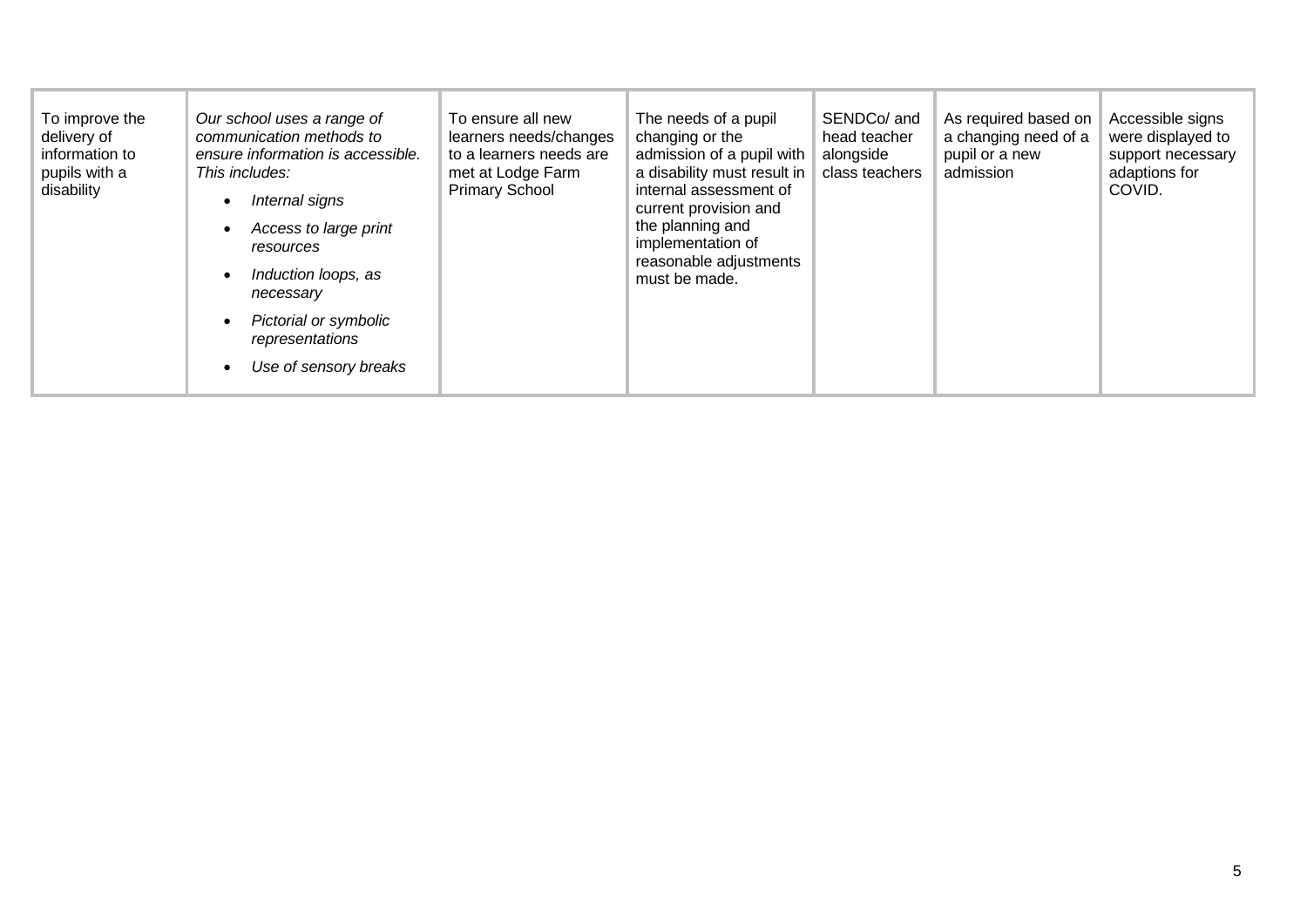#### **4. Monitoring arrangements**

This document will be reviewed every **3** years, but may be reviewed and updated more frequently if necessary.

It will be approved by the head teacher, Helen Turner.

#### **5. Links with other policies**

This accessibility plan is linked to the following policies and documents:

- Risk assessment policy
- Health and safety policy
- Equality information and objectives (public sector equality duty) statement for publication
- Special educational needs (SEN) information report
- Supporting pupils with medical conditions policy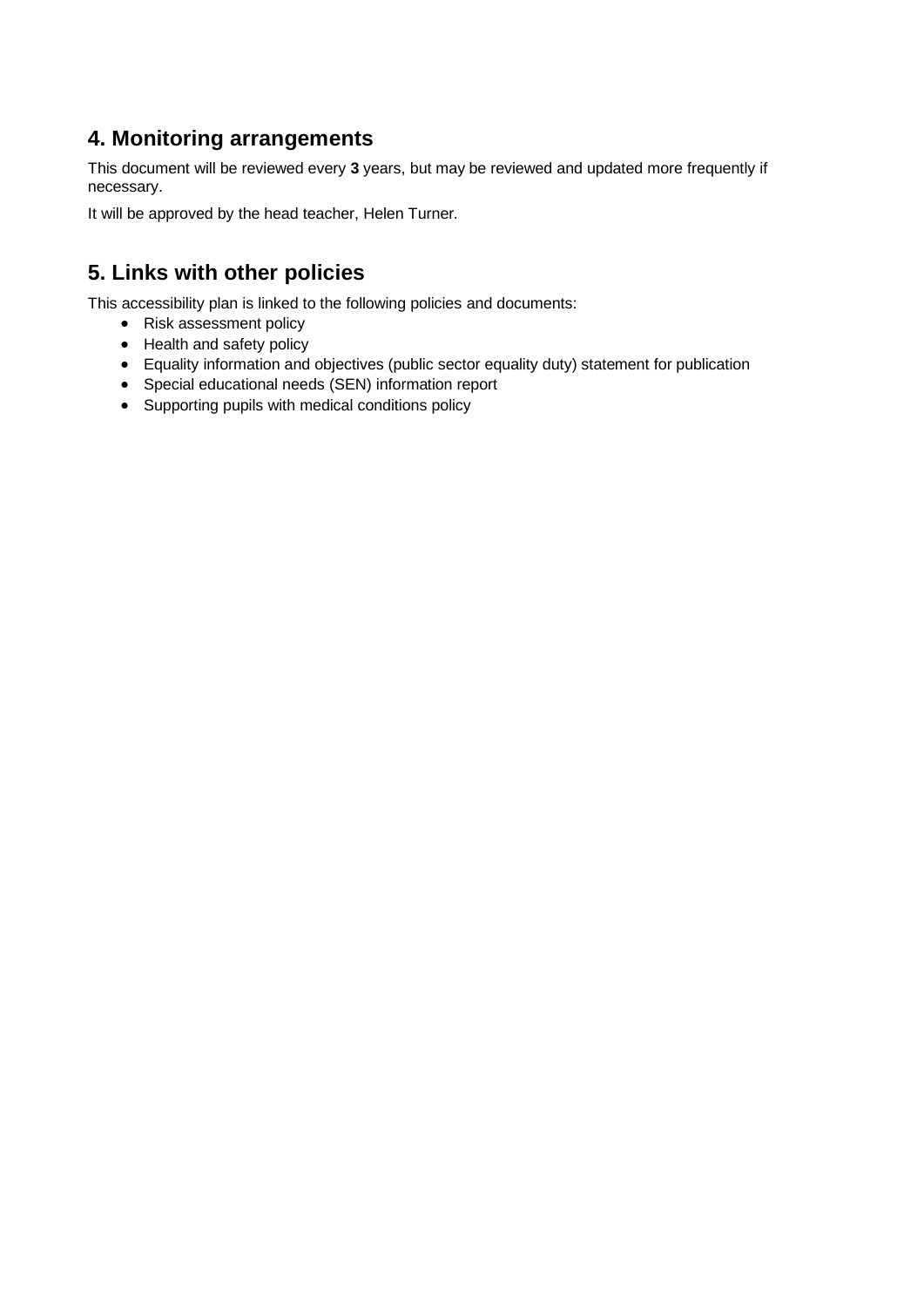# **Appendix 1: Accessibility audit**

| <b>Feature</b>                 | <b>Description</b>                                                           | <b>Actions to be taken</b>                                                                            | <b>Person</b><br>responsible      | Date to<br>complete<br>actions by |
|--------------------------------|------------------------------------------------------------------------------|-------------------------------------------------------------------------------------------------------|-----------------------------------|-----------------------------------|
| Number of storeys              | Stairs are kept clean, tidy and<br>free from obstruction at all times        | Maintain and ensure access.                                                                           | Site supervisor                   | Daily                             |
| Corridor access                | Corridors are wide.                                                          | Ensure pupil equipment does not block corridor.                                                       | All staff                         | Daily                             |
| Parking bays                   | Disabled bays are marked.                                                    | Ensure these are used only by vehicles displaying a blue<br>badge.                                    | Site supervisor                   | Daily                             |
| Entrances                      | Doors are wide.                                                              | Staff to support with access to the building as necessary<br>e.g. holding door open/opening the door. | Office staff/all<br>staff         | Daily                             |
| Ramps                          | There are ramps to enter both the<br>site of the school and the<br>building. | Maintain and ensure access                                                                            | Site supervisor                   | Daily                             |
| <b>Toilets</b>                 | 2 toilets for disabled use are<br>available.                                 | Maintain and ensure access.                                                                           | Site supervisor                   | Daily                             |
| <b>Emergency Escape Routes</b> | Fire evacuation plan in place and<br>PEPs as necessary.                      | Fire alarms to be tested regularly.<br>PEPs to be written as necessary.                               | Site supervisors<br><b>SENDCo</b> | Ongoing<br>As required            |